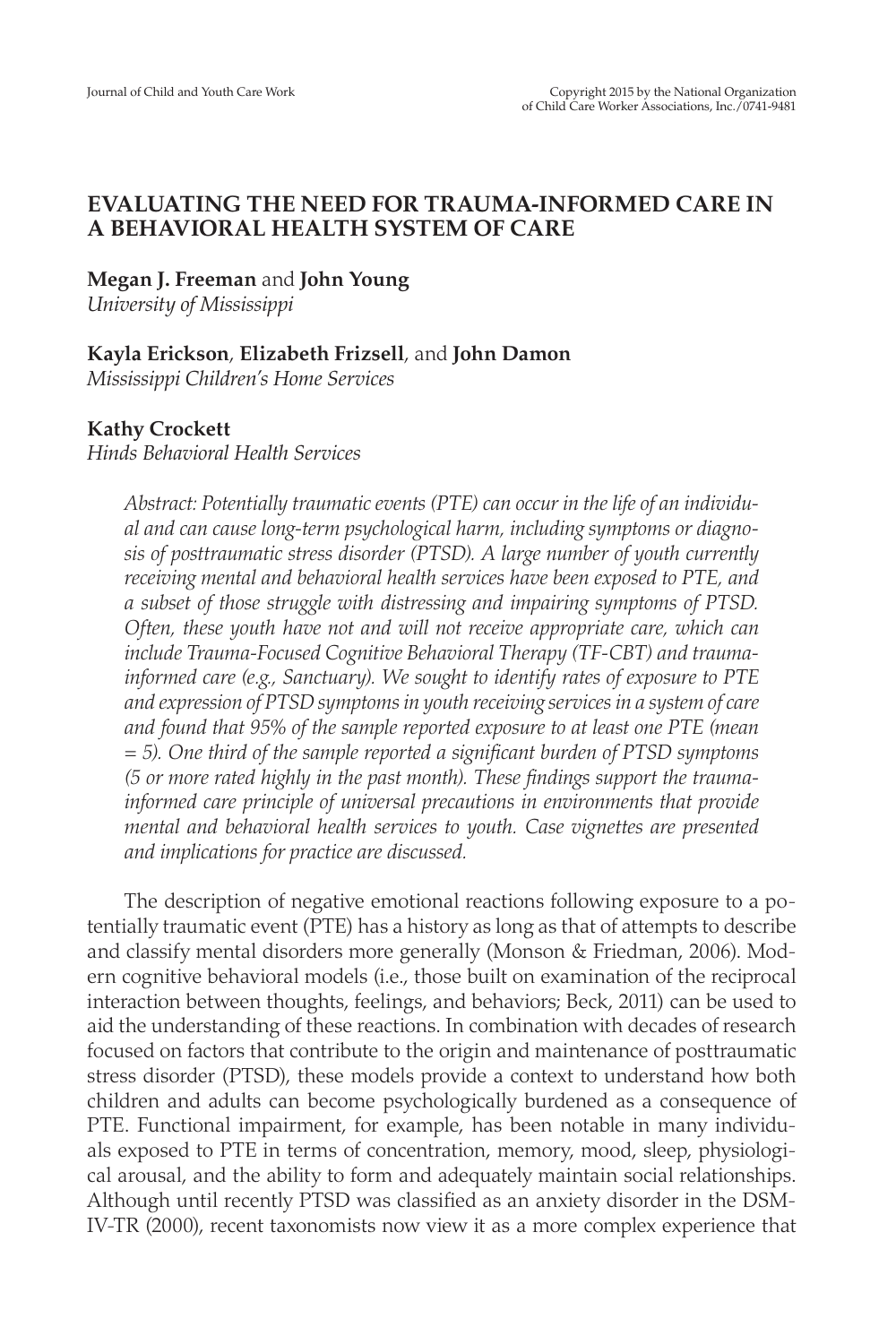involves many different types of emotions and experiences beyond anxiety and anxious arousal (DSM-5, 2013; Riggs, Cahill, & Foa, 2006).

Decades of research have afforded considerable understanding of the disorder, and conceptualizations of its etiology based on scientific evidence are notable (e.g., Ehlers & Clark, 2000). Although other emotions are now thought to play prevalent roles, fear continues to be conceived as the primary emotion driving the development and maintenance of PTSD symptoms. For example, after experiencing a PTE, a child may develop an unhealthy fear related to stimuli that remind him or her of what happened, even if the stimulus is something that would not necessarily provoke fear in another individual. The fear grows stronger when the child mentally or physically avoids salient reminders of the event. In cognitive terms, this avoidance enables short-term reduction of negative emotions prompted by the event while simultaneously reinforcing the idea that such experiences are dangerous or scary. This process can extend to include related stimuli that were not present at the time of the event but because they are similar to the originally feared stimulus (i.e., generalization). Additionally, children may vividly remember feelings and thoughts that they had at the time of the event (e.g., horror, anger, sadness, "I will die,"), and reexperience them in association with their memories of the event, which in turn increases fear and negative reactions to the memory and any reminders (Gonzalez-Prendes & Resko, 2012). In this way, PTSD symptoms emerge and grow over time, becoming more and more impairing in the life of the child. Many distressed youth serviced in publicly funded systems of care are affected by these symptoms but are, ironically, among the least likely to receive appropriate services for their difficulties, as the following example makes poignant:

#### **Case example**

Destiny is a 13-year-old female who was removed from her mother's care after being sexually assaulted by her mother's boyfriend. Child Protective Services found evidence of repeated abuse, and she is now undergoing care at a residential treatment center. Destiny struggles with anger and is having difficulty forming positive relationships with either male or female staff members. She is particularly suspicious of the male staff members and becomes hypervigilant whenever one is present. Recently, Destiny was put into a physical restraint after a male staff member startled her while she was in the common area working on her homework. She immediately became physically aggressive, and staff were unable to calm her. Destiny later told her therapist that this situation prompted vivid recall of one of the occasions on which she was raped, which led to her feeling as if she were being attacked again. This in turn led to her immediate reaction of attempting to defend herself, which was amplified when the male staff member placed her into a physical hold. She explained to her therapist that it was only after she was released from the restraint and calmed down that she realized where she was and what had happened. This led to her feeling ashamed about how she had reacted, and to confu-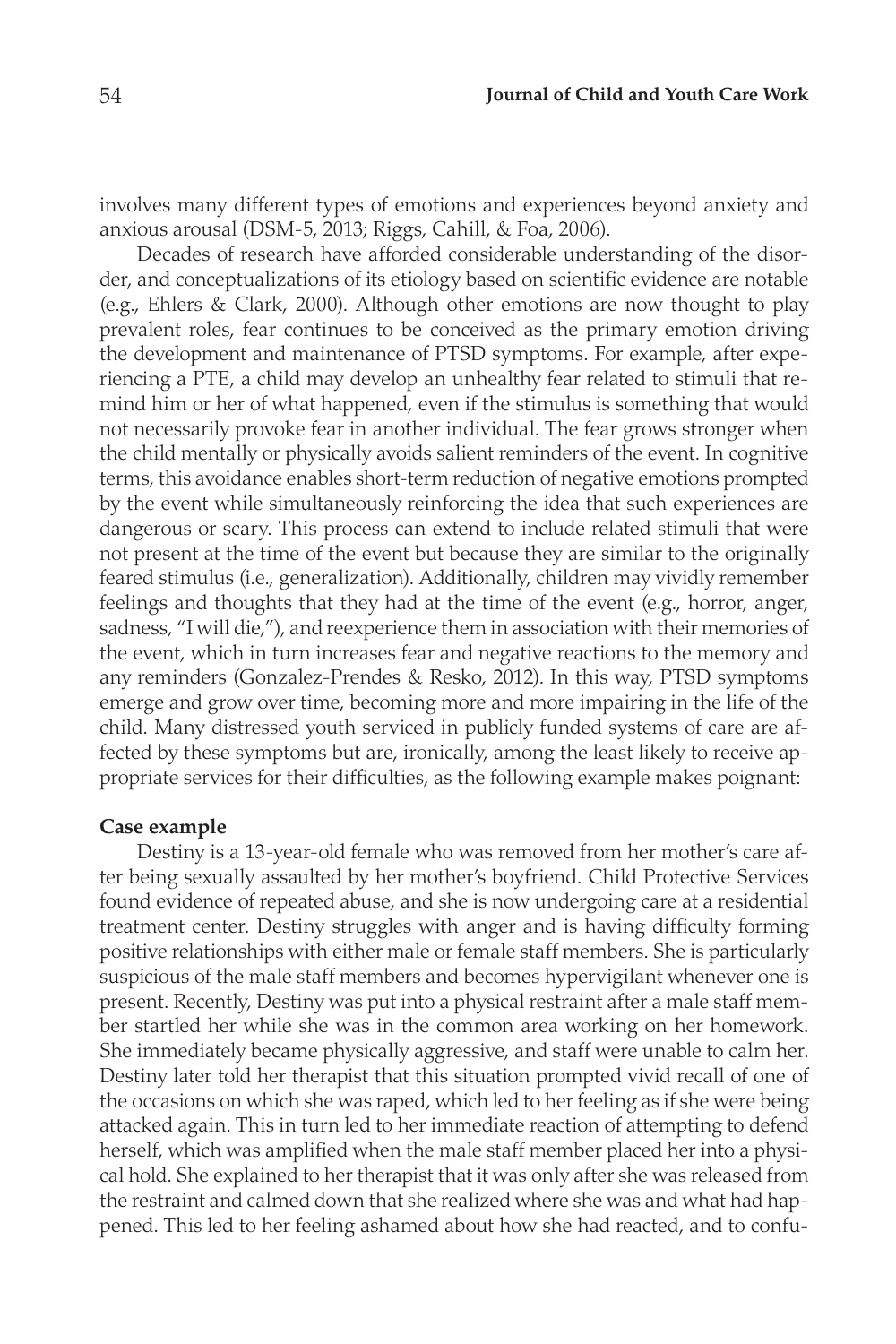sion over the enduring nature of her emotional responses to this kind of situation. At the next day's staff meeting, all the staff agreed that they had not realized the extent to which Destiny's prior experience of sexual assault was affecting her currently. Each member of her treatment team expressed strong empathy for Destiny and wanted to help her feel safe in the treatment environment. Their consensus opinion, however, was also that no one knew what to do to help her, neither in terms of specific psychological treatment nor environmental modification.

This depiction exemplifies the type of problems encountered in systems of care, as well as the difficulties inherent in intervention. For example, well-intentioned staff who identify the extremely difficult nature of Destiny's symptoms in the example above do not have a model to anticipate, prevent, or otherwise adjust the environment to address her suffering. Had their facility been structured around trauma-informed care principles, they would have had procedures in place to deal with her behavior in the context of reexperiencing as a symptom of PTSD, and they could have avoided Destiny's retraumatization through use of a physical restraint. Destiny's experience is unfortunately common, however, and the salience of exposure to PTE in youth development and mental health service delivery cannot be overstated. Base rates suggest that up to 60% of community-dwelling children have been exposed to abuse, violence, and other crimes (Finkelhor, Turner, Ormrod, & Hamby, 2009), with much higher rates observed in high-risk samples, such as 93% of youth entering detention (Abram et al., 2004) and 95% of residential treatment (Harr, Horn-Johnson, Williams, Jones, & Riley, 2013). The list of negative social, emotional, and biological outcomes associated with PTE is long and includes delinquency, emotional duress, suicidal ideation, substance abuse, aggre sive behavior, limited educational attainment, memory and learning impairment, alexithymia, serious physical diseases, and fractious social relationships (Adams et al., 2013; Betancourt et al., 2012; Carrion & Wong, 2012; De Bellis & Zisk, 2014; Felitti et al., 1998; Leenarts et al., 2013; Suzuki et al., 2014). Additionally, biological studies of stress impact have demonstrated that serial exposure to traumatic events may increase the negative ramifications of subsequent exposure to PTE (De Bellis  $\&$ Zisk, 2014).

Given the extremely common occurrence and vast possibility for negative impact, it is clear that the role of PTE in mental health deserves significant attention. This is especially true in instances in which negative reactions to PTE precipitate symptoms sufficiently severe to yield a diagnosis of PTSD. Research indicates that this may occur from approximately 5% (Merikangas et al., 2010) to up to 30% of the time (Runyon, Deblinger, Behl, & Cooper, 2006). Careful attention to accurately identifying these cases will enable appropriate evidence-based treatments to be selected and integrated into other service delivery as appropriate.

Thus, this study focuses on the rate of exposure to PTE in youth presenting to a statewide, comprehensive provider of children's behavioral health services in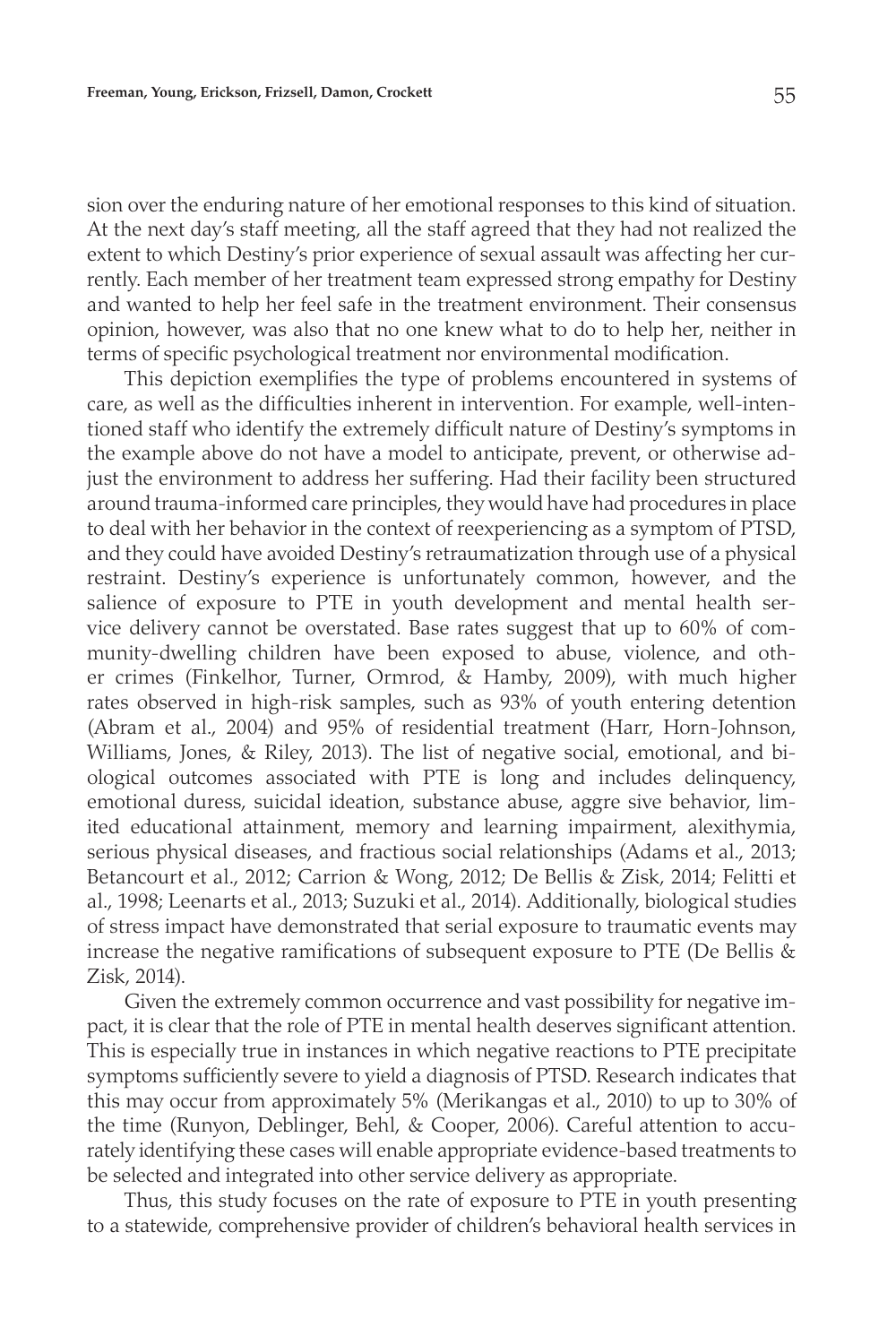the Southeastern United States and the need to integrate a trauma-informed care approach across the system of care. A secondary purpose of the study was to determine the rate of endorsement of symptoms of PTSD in youth who endorsed exposure to one or more PTE.

#### **Methods**

Under agency policy, all new clients receive a trauma screen and, where applicable, trauma assessment (Ebesutani, Ale, Luebbe, Viana, & Young, 2011). Data for the current effort were gathered via chart review of trauma screens and assessments as typically administered in the course of clinical care. Charts were produced by 35 licensed, Masters-level mental health providers from across the system of care. These clinicians provided services to 175 youth across a diversity of clinical foci, including services provided through a family preservation and reunification program (49.7% of the sample), intensive in-home services (25.1%), emergency shelters (24.0%), and therapeutic foster care (1.1%). Providers were asked to submit all trauma screens and assessments that were administered over a period of several months during routine clinical practice. The youth treated in this sample of charts ranged in age from 2 to 18 (mean=11) and were 50.3% male, 61.8% Caucasian, 36.4% African American, and 1.8% other minority race or ethnicity.

Trauma screening was accomplished with the Trauma History Questionnaire (THQ), a 15-item self-report measure developed by the Yale Child Study Center Childhood Violent Trauma Clinic. The THQ systematically assesses for exposure to a number of possible PTE. If the child has been exposed to an event, the child is asked to rate how much the event affected him or her on a 5-point scale (*not at all to extremely*) at the time it occurred as well as at the time of the questionnaire. If a client endorsed exposure to one or more PTE, the clinician would administer the UCLA PTSD Reaction Index (PTSD-RI; Pynoos, Rodriguez, Steinberg, Stuber, & Frederick, 1998; Steinberg et al., 2013). The PTSD-RI is a self-report questionnaire assessing frequency of occurrence of symptoms of PTSD in the past month. Although both instruments were originally designed as self-report tools, they were administered as face-to-face interviews in this study. This was due to the low cognitive functioning and delays in educational achievement seen in many clients served by this agency, which may have impaired the successful completion of penand-paper versions of the measures.

## **Results**

Ninety-five percent of the sample (*n*=167) reported exposure to at least one PTE (mean=5, standard deviation [*SD*]=3.2, range = 0–15). The most common number of traumas reported (mode) was 3. No differences in the prevalence of exposure to PTE were found comparing individuals across age, gender, race, ethnicity, or program of service. Becoming unexpectedly separated from a caregiver was the most common event (67.4%), followed by witnessing interpersonal violence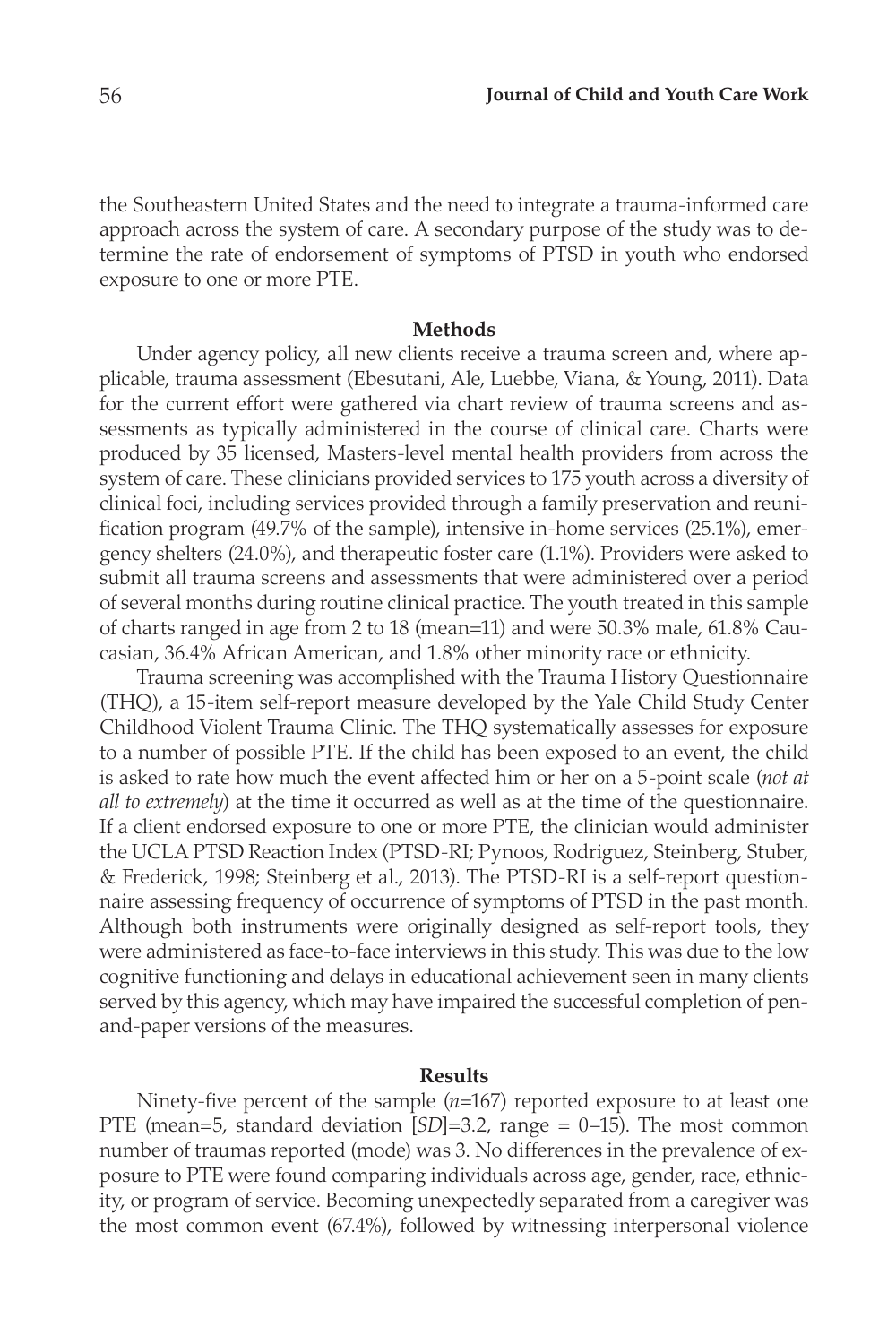(60.0%), and being close to someone dying (60.0%; see Table 1 for full results). Interestingly, abuse and neglect were not the most common PTE. Physical abuse was the 5th most common event (41.1%), sexual abuse was 10th (21.1%), and neglect was 11th (20.0%) out of 15 possible events. Given the salience of these events, and their particular resonance in professions focused on promoting adjustment and health in children and adolescents, it is possible that biased estimation may have led one to believe that these events were more common than was observed in this sample.

Thus, in 167 cases the PTSD-RI was administered to determine the severity of impact of PTE on youths' emotional states. Eleven symptoms were assessed with this instrument in terms of acute reactions (i.e., at the time of the event). One hundred eight clients (64.7% of those reporting PTE) reported at least 1 acute reaction. Among those, the average number of symptoms reported was 5 (*SD*=2.6; range = 0–11), while the most common number was 6. A total of 22 possible longer-term symptoms were also assessed in terms of their frequency in the past month. A total of 111 clients (66.5% of those reporting PTE) reported at least one symptom that continued to bother them at least "a little" in the past month. Among clients reporting past-month symptoms, 100 (or 90.0%) reported at least one symptom that bothered them "much" or "most" (3 or 4 on a scale of 0 to 4). The average number of past-month symptoms causing significant disturbance was 6 (*SD*=4.9; range=0–22), whereas the median was 5.

A final analysis involved the frequency of individuals reporting significant long-term impairment due to their previous PTE. This entailed endorsement of 5 or more symptoms on the PTSD-RI at a 3 or 4, which was determined to be a significant burden based on 5 as the mean number of PTSD symptoms endorsed by the sample as a whole and "much" or "most" representing a significant degree of symptomatology. Results indicated that approximately 35% of clients reporting exposure to PTE met these criteria, which represents fully 33% of the overall sample. Put another way, a third of children admitted to this system of care reported experiencing a significant, potentially impairing burden related to symptoms of PTSD. Although not diagnostic, the high frequency and severity of symptoms is telling, and underscores the need for attention to PTE in treatment of youth.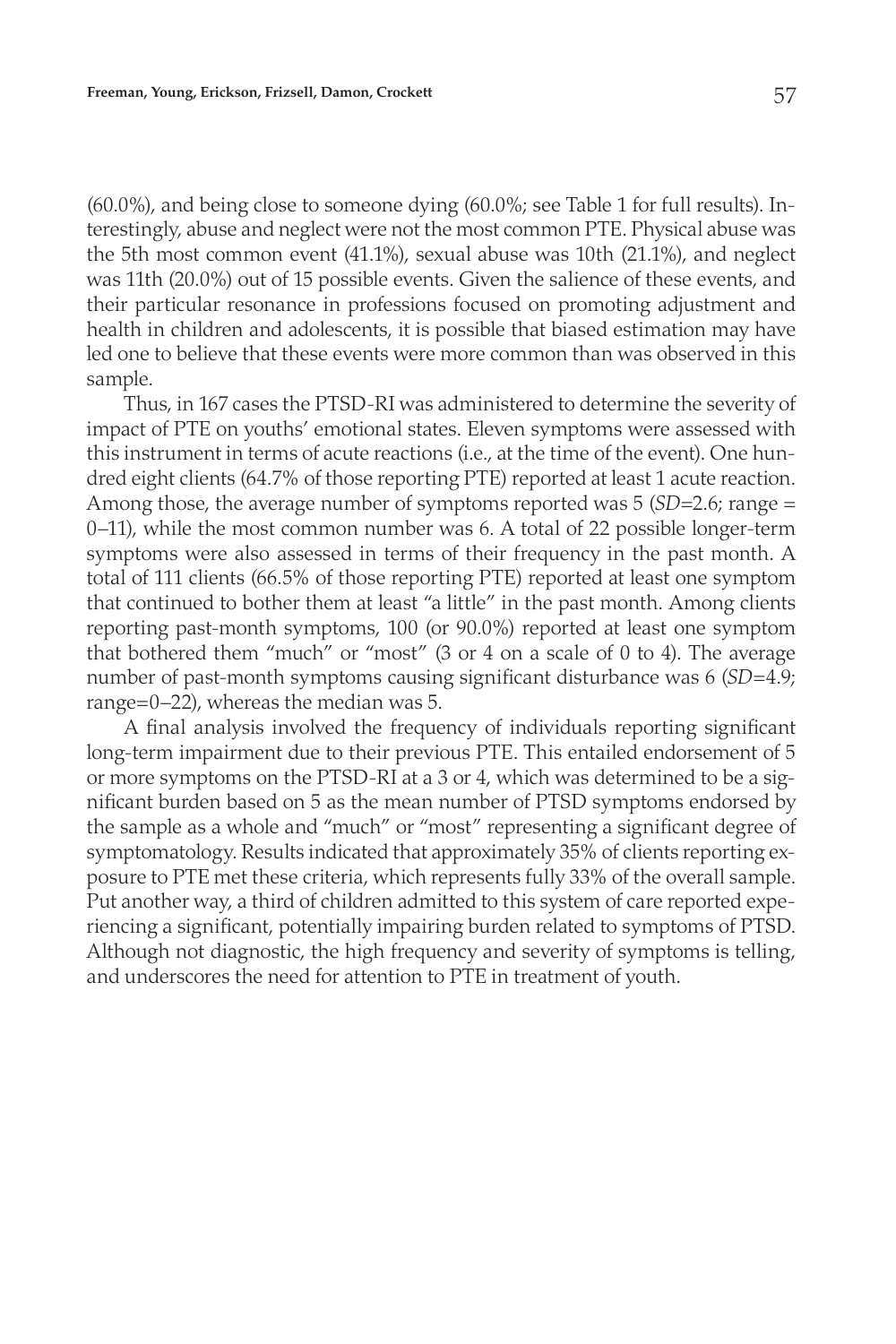| PTE in Order of Prevalence                                                 | n   | $\%$ |
|----------------------------------------------------------------------------|-----|------|
| Unexpectedly separated from someone you depend on for love                 |     |      |
| or security for more than a few days                                       | 118 | 67.4 |
| Seen or heard people physically fighting or threatening to hurt each other | 105 | 60.0 |
| Someone close to you died                                                  | 105 | 60.0 |
| Witnessed a family member who was arrested or in jail                      | 89  | 50.9 |
| Someone ever physically hurt you or threatened to hurt you                 | 72  | 41.1 |
| Someone close to you ever been so badly injured or sick that               |     |      |
| s/he almost died                                                           | 71  | 40.6 |
| Attacked by a dog or other animal                                          | 59  | 33.7 |
| Seen or been in a really bad accident                                      | 58  | 33.1 |
| Watched people use drugs                                                   | 55  | 31.4 |
| Someone made you see or do something sexual, or seen/heard                 |     |      |
| someone else being forced to do sex acts                                   | 37  | 21.1 |
| Had a time in your life when you did not have a place to live              |     |      |
| or enough food                                                             | 35  | 20.0 |
| Someone close to you ever tried to hurt/kill self                          | 27  | 15.4 |
| So sick that you or the doctor thought you might die                       | 21  | 12.0 |
| Been mugged or seen someone you care about mugged                          | 20  | 11.4 |
| Been kidnapped                                                             | 9   | 5.1  |

*Table 1*: Rate of Potentially Traumatic Events (PTE) in Children Receiving Mental and Behavioral Health Services

Note. PTE = Potentially Traumatic Event

#### **Discussion**

Exposure to PTE was common in this community-based sample and was consistent with previously published examinations of youth in restrictive environments (e.g., residential treatment and juvenile detention). It was notable that the average exposure to PTE (5) suggested repeated intersection with these difficult events. Consistent with previously reviewed studies and models for symptom development, the serial, diverse nature of exposure has contributed to the complex psychopathology notable in this relatively severe sample (Ehlers & Clark, 2000; Hodges et al., 2013). Viewed from another perspective, it is possible the severity of the sample is the reason that substantial previous exposure to PTE was found. Although neither statement is causal, that the experience of PTE was common across almost the entire sample speaks to the importance of integrating appropriate strategies for treatment into the system of care.

Specifically, these findings underscore the need to conduct a thorough assessment for PTE and PTSD symptoms at the beginning of any type of mental health intervention in youth (Kisiel, Conradi, Fehrenbach, Torgersen, & Briggs, 2014), consistent with guidelines from the American Academy of Child and Adolescent Psychiatry (2010). To the degree that interfering symptoms are found, there are several evidence-based treatments available, the most well-researched of which is Trauma-Focused Cognitive Behavior Therapy (TF-CBT; Cohen, Mannarino, & Deblinger, 2012). Enhancing treatment environments to emphasize trauma-informed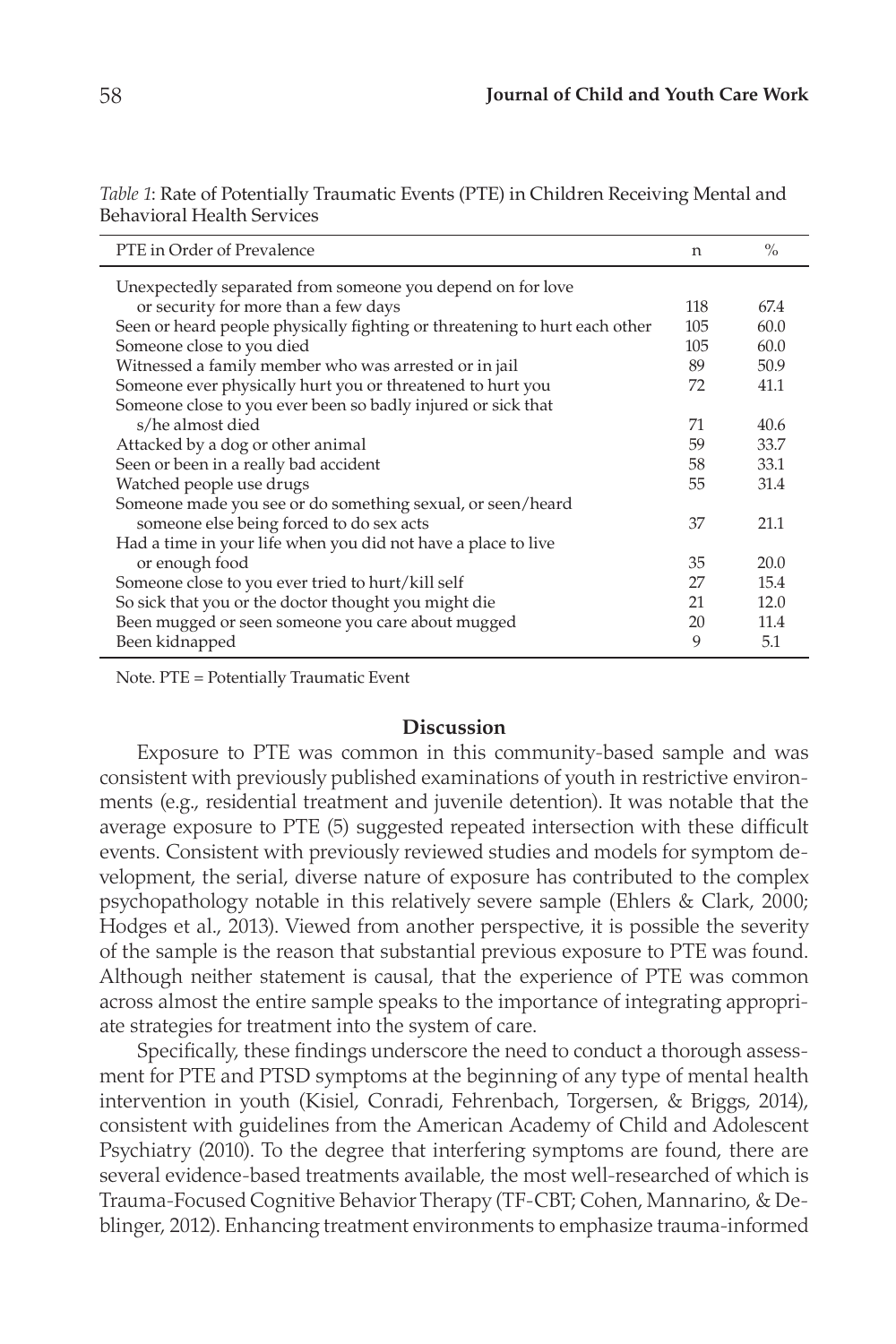approaches may also aid in attending to PTE in the course of service delivery. Such a universal precautions approach, particularly when applied to extremely severe clinical populations or intensive service settings (such as residential treatment), is designed for clients who have experienced trauma.

This method of adapting service delivery of trauma-informed care across an entire agency is feasible for implementation in large, often chaotic service systems (Conners-Burrow et al., 2013). Additionally, this approach may reduce the likelihood that clients experience treatment-related traumas, a phenomenon that has been well-documented in the literature on inpatient hospitalization and use of seclusion and restraint (Bonner, Lowe, Rawcliffe, & Wellman, 2002; Mohr, Mahon, & Noone, 1998).

Information on trauma-informed care is available from large mental health research organizations (e.g., the National Center for Trauma-Informed Care & Alternatives to Seclusion and Restraint [beta.samhsa.gov/nctic]), and formal models exist to guide organizations wishing to incorporate these ideas. These include Sanctuary (Bloom, 2005), the Restorative Approach (Wilcox, 2012), and Risking Connection (Brown, Baker, & Wilcox, 2012), although there are varying degrees of research evidence to support their usage. The Sanctuary model currently has the most support, while the Risking Connection team is currently gathering data to establish it as an evidence-based practice.

Other notable findings in the current study dovetail with the discussion above, particularly in terms of emphasizing the importance of collecting accurate data and dispelling myths about trauma. For example, abuse and neglect were not the most common traumatic stressors experienced by youth in this sample and were not consistently cited as the most distressing experiences. This was the case despite a large percentage of cases being referred from contexts where these experiences were likely quite common (i.e., family preservation programs). Childcare workers and clinicians working with youth should be aware that many types of experiences may be traumatic to youth beyond the usual suspects, which is an overt component of trauma-informed care models. Additionally, individuals working with youth should be sensitive and wide-ranging when questioning youth about past experiences that may still affect them. Although separation from a caregiver is not a Criterion A event according to the DSM (involving actual or threatened death or serious harm to self or other), it is nevertheless an event that causes great disruption in the lives and relationships of children, and may be experienced as traumatic.

Furthermore, it is important for childcare workers and mental health professionals to understand that trauma may impact a youth on a daily basis. In a cognitive model of emotion, for example, a youth may be suddenly overcome by a distressing memory or flashback, which could lead to physical symptoms of a racing heart, upset stomach, and tense muscles, which in turn could provide the impetus for behavior that appears to be disobedient or oppositional in the course of experiencing the memory. Also, when viewed through a functional framework, a youth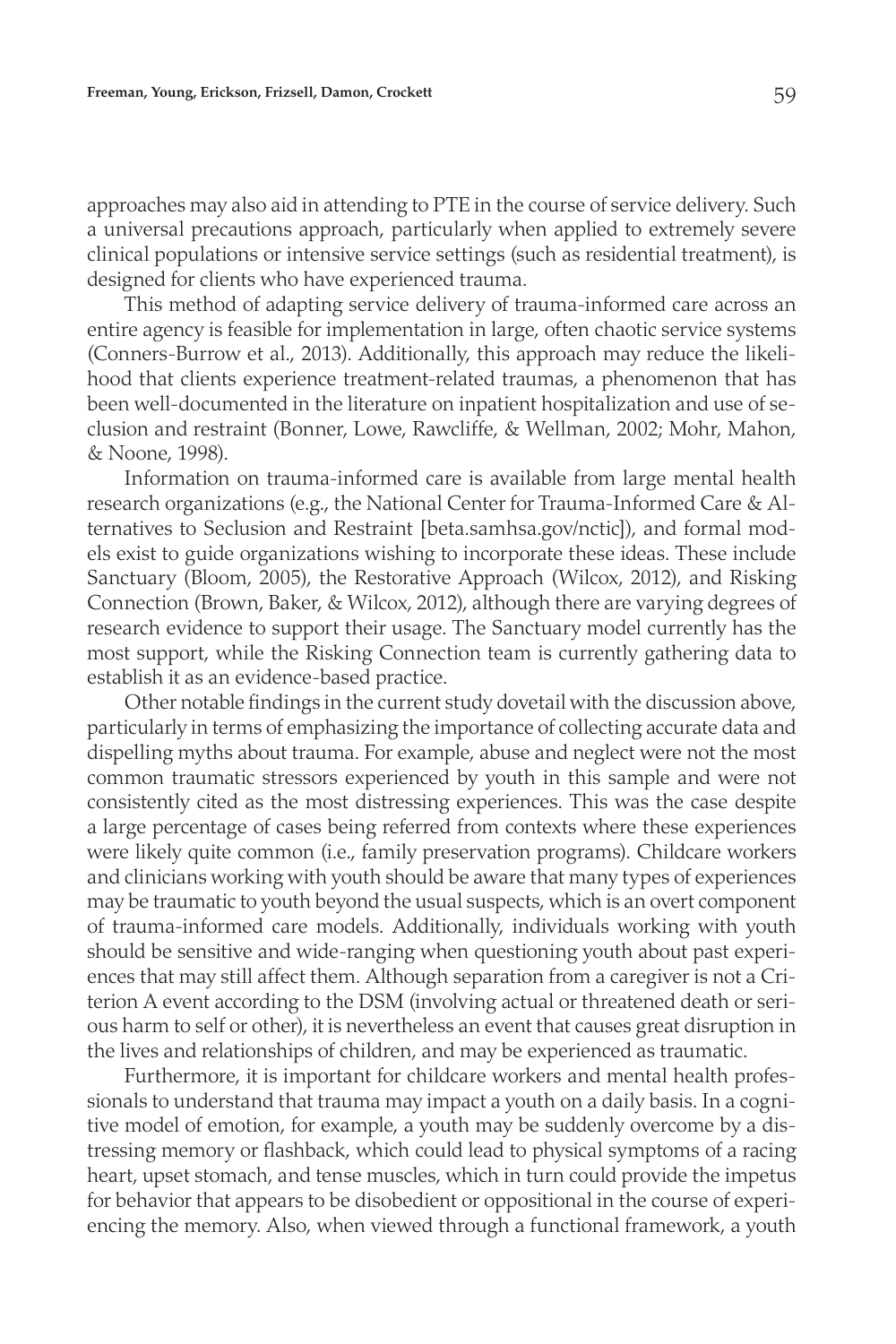may be unaware of his or her surroundings due to logical, predictable, discernible symptoms of PTSD. Reactions to these behaviors by treatment staff or parents may be softened significantly when they understand what is occurring, which is a component of formal evidence-based interventions (e.g., Cohen et al., 2012) and trauma-informed care more generally.

#### **Case Example Using Trauma-Informed Care**

Anthony is an 8-year-old boy who recently came to live with his foster parents, Mr. and Mrs. Smith, with the eventual goal of adoption into the Smith family. Anthony was in a serious motor vehicle accident several months prior to joining the Smith household. He sustained serious injuries and also witnessed adults being critically injured. After a few weeks of Anthony's living with them, Mr. and Mrs. Smith report to Anthony's social worker that they are having trouble with Anthony refusing to travel in the car when it is time to go somewhere. He often refuses and yells "No!" He makes up excuses to avoid being in a car. When Mrs. Smith tries to make Anthony get in the car, he starts to "act funny," like he doesn't know she is there, and if she touches his arm to "get him out of the trance," he angrily runs away from her. Anthony's social worker explains to the Smiths that Anthony may be dissociating, or becoming so involved in a prior memory of his traumatic experience that he no longer fully realizes where he is or what he is doing. She explains that his "disobedient" behavior during these times is best thought of as a result of posttraumatic stress, and not because Anthony wants to misbehave or be noncompliant. She offers the Smiths a referral to a therapist who can provide Trauma-Focused Cognitive Behavioral Therapy (TF-CBT) at a community mental health center that is committed to providing a trauma-informed care environment. The Smiths and Anthony agree to treatment and attend 12 sessions of TF-CBT. After learning about trauma, processing his experience of the car accident, and working through the skills entailed in treatment within the supportive environment provided by the Smiths, Anthony is able to ride in an automobile again without becoming overwhelmed by his memories or fears.

## **Limitations**

The current study does have several limitations. The chart review methodology could have led to biased results in that clinicians may have selectively submitted positive trauma screens and assessments, or may have administered questionnaires only to youth they believed had been exposed to trauma. However, due to agency protocol and study design, we believe this risk to be minimal. An additional limitation of this study is due to the demographics of youth attending the programs where these data were collected. The agency serves a primarily rural, low-income population; therefore, these results may not be applicable to other groups. Furthermore, how these results may apply to traditional outpatient populations is unknown.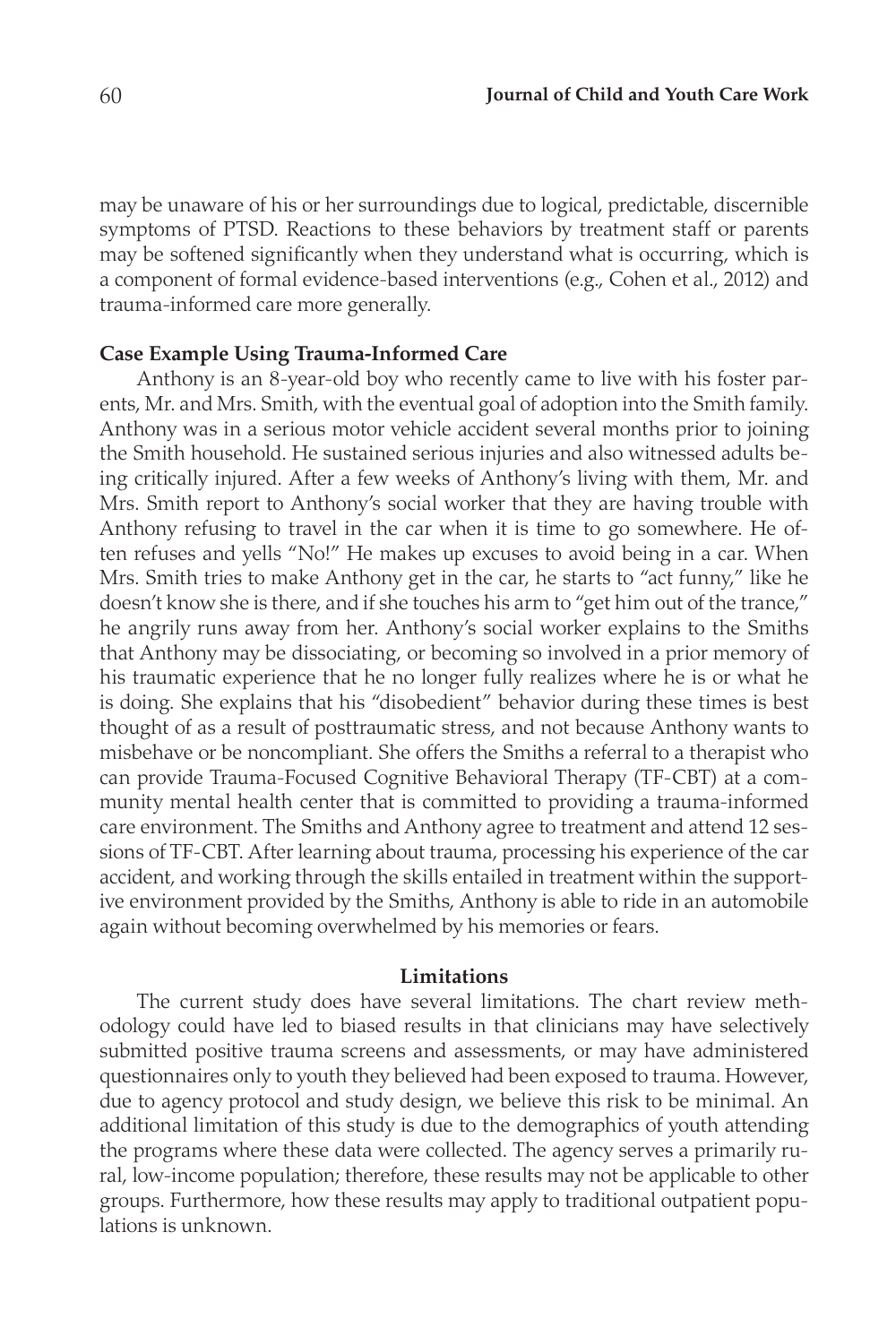### **Conclusion**

The vast majority of youth in this sample had been exposed to multiple PTE, and PTSD symptoms were found to be common. A significant proportion of the sample experienced current distressing and impairing symptoms. It is vital that childcare workers and mental health clinicians be prepared to work with children and adolescents with trauma histories, and trauma-informed care models are recommended for providing a universal and structured approach. Trauma pervasively affects the thoughts, feelings, behaviors, and relationships of youth receiving mental health services, and childcare workers and mental health clinicians must be prepared with sensitive and comprehensive approaches to service delivery.

*Table 1*: Rate of PTE in Children Receiving Mental and Behavioral Health Services

| PTE in Order of Prevalence                                                 | n   | $\frac{0}{0}$ |
|----------------------------------------------------------------------------|-----|---------------|
| Unexpectedly separated from someone you depend on for love                 |     |               |
| or security for more than a few days                                       | 118 | 67.4          |
| Seen or heard people physically fighting or threatening to hurt each other | 105 | 60.0          |
| Someone close to you died                                                  | 105 | 60.0          |
| Witnessed a family member who was arrested or in jail                      | 89  | 50.9          |
| Someone ever physically hurt you or threatened to hurt you                 | 72  | 41.1          |
| Someone close to you ever been so badly injured or sick that               |     |               |
| s/he almost died                                                           | 71  | 40.6          |
| Attacked by a dog or other animal                                          | 59  | 33.7          |
| Seen or been in a really bad accident                                      | 58  | 33.1          |
| Watched people use drugs                                                   | 55  | 31.4          |
| Someone made you see or do something sexual, or seen/heard                 |     |               |
| someone else being forced to do sex acts                                   | 37  | 21.1          |
| Had a time in your life when you did not have a place to live              |     |               |
| or enough food                                                             | 35  | 20.0          |
| Someone close to you ever tried to hurt/kill self                          | 27  | 15.4          |
| So sick that you or the doctor thought you might die                       | 21  | 12.0          |
| Been mugged or seen someone you care about mugged                          | 20  | 11.4          |
| Been kidnapped                                                             | 9   | 5.1           |

Note. PTE = Potentially Traumatic Event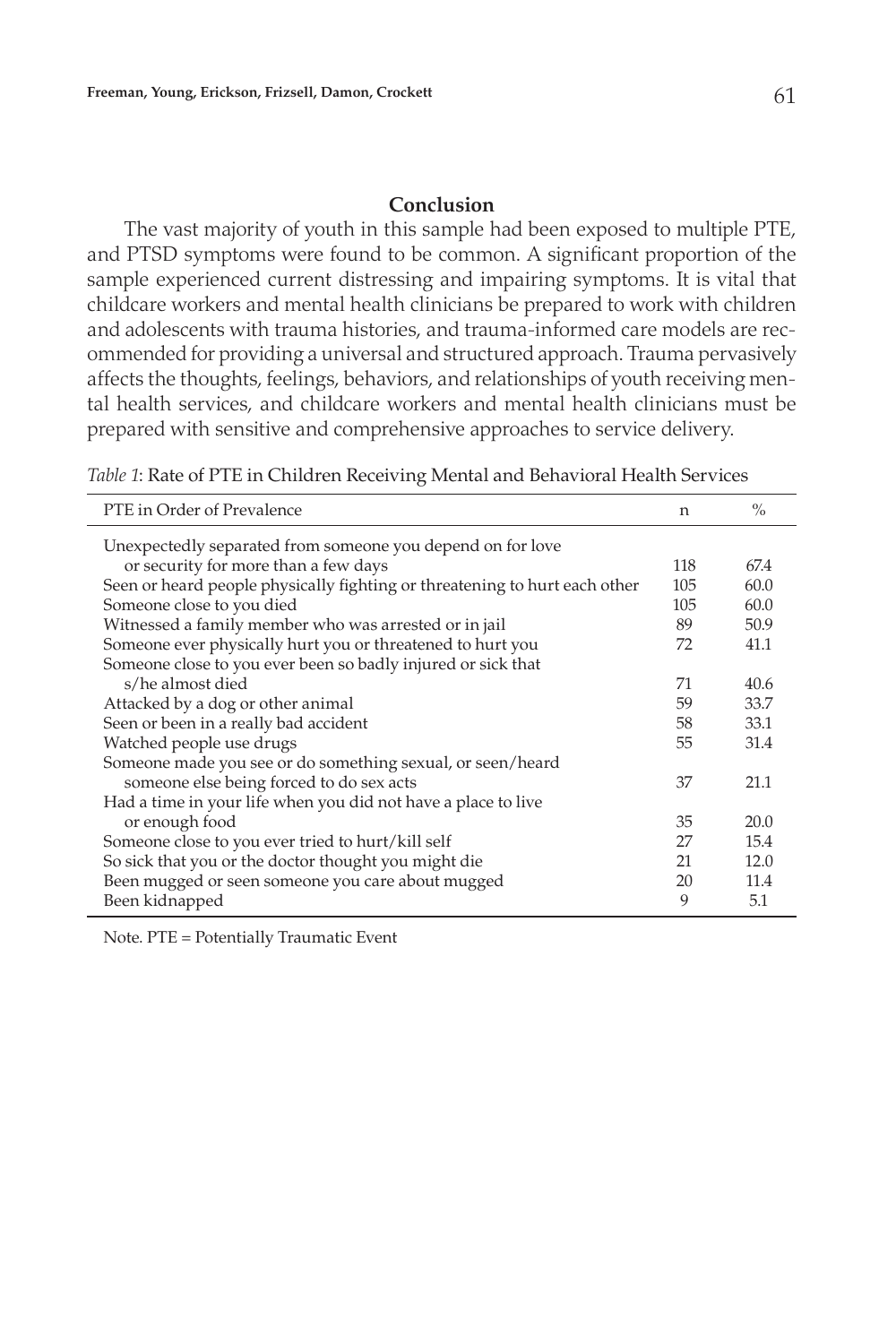# **References**

- Abram, K. M., Teplin, L. A., Charles, D. R., Longworth, S. L., McClelland, G. M., & Dulcan, M. K. (2004). Posttraumatic stress disorder and trauma in youth in juvenile detention. *Archives of General Psychiatry, 61*(4), 403–410. doi: 10.1001/archpsyc.61.4.403
- Adams, Z. W., McCart, M. R., Zajac, K., Danielson, C. K., Sawyer, G. K., Saunders, B. E., & Kilpatrick, D. G. (2013). Psychiatric problems and trauma exposure in nondetained delinquent and nondelinquent adolescents. *Journal of Clinical Child and Adolescent Psychology, 42*(3), 323–331. doi: http://dx.doi. org/10.1080/15374416.2012.749786
- American Psychiatric Association. (2000). *Diagnostic and statistical manual of mental disorders* (4th ed., Text Revision). Washington, DC: American Psychiatric Association.
- American Psychiatric Association. (2013). *Diagnostic and statistical manual of mental disorders* (5th ed.). Arlington, VA: American Psychiatric Publishing.
- Beck, J. S. (2011). *Cognitive behavior therapy: Basics and beyond* (2nd ed.). New York, NY: Guilford Press.
- Betancourt, T. S., Newnham, E. A., Layne, C. M., Kim, S., Steinberg, A. M., Ellis, H., & Birman, D. (2012). Trauma history and psychopathology in war affected refugee children referred for trauma related mental health services in the United States. *Journal of Traumatic Stress, 25*(6), 682–690. doi: http:// dx.doi.org/10.1002/jts.21749
- Bloom, S. L. (2005). The Sanctuary Model of organizational change for children's residential treatment. *Therapeutic Communities, 26*(1), 61–78.
- Bonner, G., Lowe, T., Rawcliffe, D., & Wellman, N. (2002). Trauma for all: A pilot study of the subjective experience of physical restraint for mental health inpatients and staff in the UK. *J Psychiatr Ment Health Nurs, 9*(4), 465–473. doi: http://dx.doi.org/10.1046/j.1365-2850.2002.00504.x
- Brown, S. M., Baker, C. N., & Wilcox, P. (2012). Risking Connection trauma training: A pathway toward trauma-informed care in child congregate care settings. *Psychological Trauma: Theory, Research, Practice, and Policy, 4*(5), 507–515. doi: http://dx.doi.org/10.1037/a0025269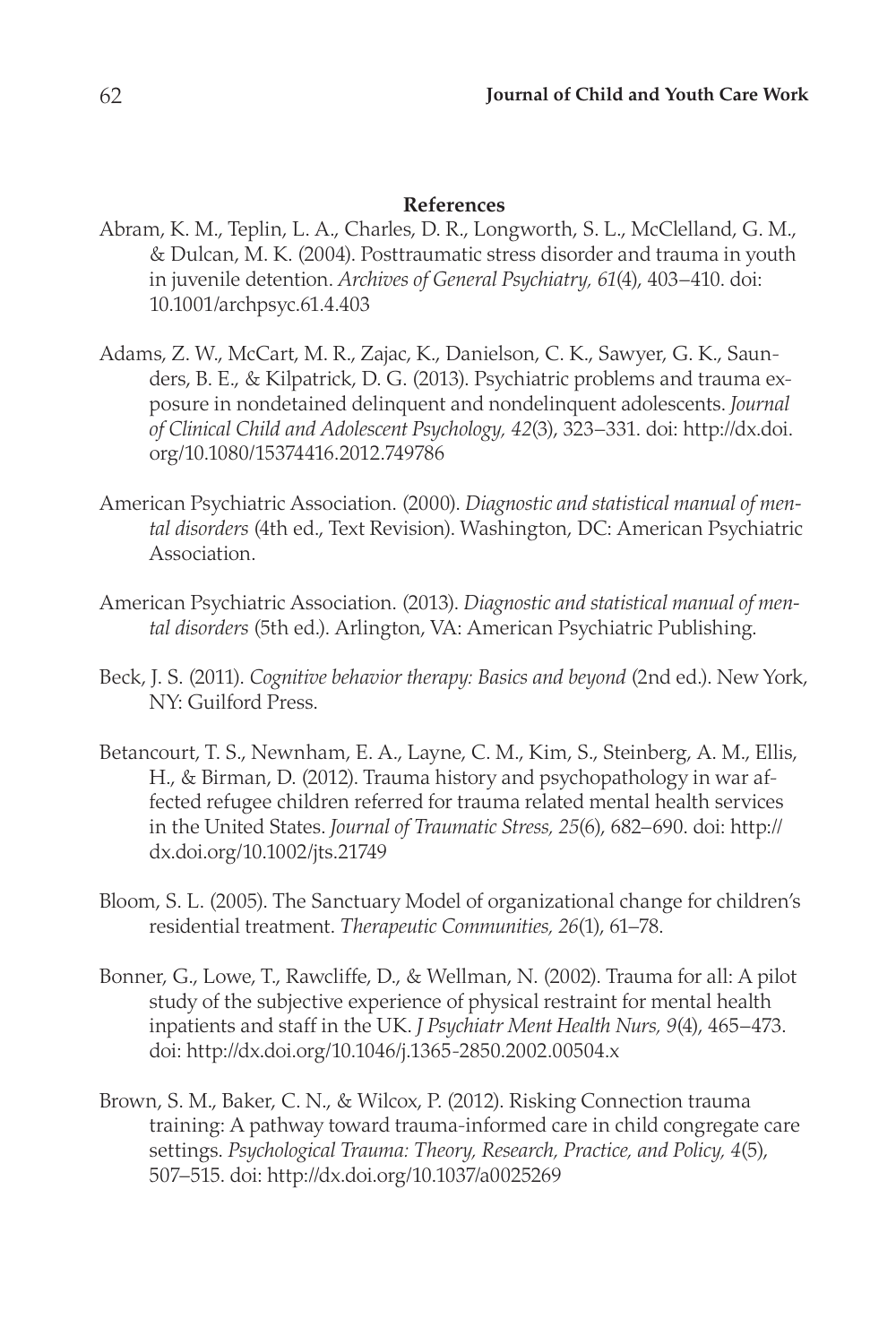- Carrion, V. G., & Wong, S. S. (2012). Can traumatic stress alter the brain? Understanding the implications of early trauma on brain development and learning. *Journal of Adolescent Health, 51*(2, Suppl), S23–S28. doi: http://dx.doi. org/10.1016/j.jadohealth.2012.04.010
- Cohen, J. A., Bukstein, O., Walter, H., Benson, R. S., Chrisman, A., Farchione, T. R., & Stock, S. (2010). Practice parameter for the assessment and treatment of children and adolescent with posttraumatic stress disorder. *Journal of the American Academy of Child & Adolescent Psychiatry, 49*(4), 414–430. doi: http://dx.doi.org/10.1097/00004583-201004000-00021
- Cohen, J. A., Mannarino, A. P., & Deblinger, E. (2012). *Trauma-focused CBT for children and adolescents: Treatment applications.* New York, NY: Guilford Press.
- Conners-Burrow, N. A., Kramer, T. L., Sigel, B. A., Helpenstill, K., Sievers, C., & McKelvey, L. (2013). Trauma-informed care training in a child welfare system: Moving it to the front line. *Children and Youth Services Review, 35*(11), 1830–1835. doi: http://dx.doi.org/10.1016/j.childyouth.2013.08.013
- De Bellis, M. D., & Zisk, A. (2014). The biological effects of childhood trauma. *Child and Adolescent Psychiatric Clinics of North America, 23*(2), 185–222. doi: http://dx.doi.org/10.1016/j.chc.2014.01.002
- Ebesutani, C., Ale, C., Luebbe, A., Viana, A., & Young, J. (2011). A practical guide for implementing evidence-based assessment in a psychiatric residential treatment facility: Translating theory into practice. *Residential Treatment for Children & Youth, 28*(3), 211–231. doi: http://dx.doi.org/10.1080/088657 1x.2011.596737
- Ehlers, A., & Clark, D. M. (2000). A cognitive model of posttraumatic stress disorder. *Behaviour Research and Therapy, 38*(4), 319–345. doi: http://dx.doi. org/10.1016/s0005-7967(99)00123-0
- Felitti, V. J., Anda, R. F., Nordenberg, D., Williamson, D. F., Spitz, A. M., Edwards, V., & Marks, J. S. (1998). Relationship of childhood abuse and household dysfunction to many of the leading causes of death in adults: The Adverse Childhood Experiences (ACE) Study. *American Journal of Preventive Medicine, 14*(4), 245–258. doi: http://dx.doi.org/10.1016/s0749-3797(98)00017-8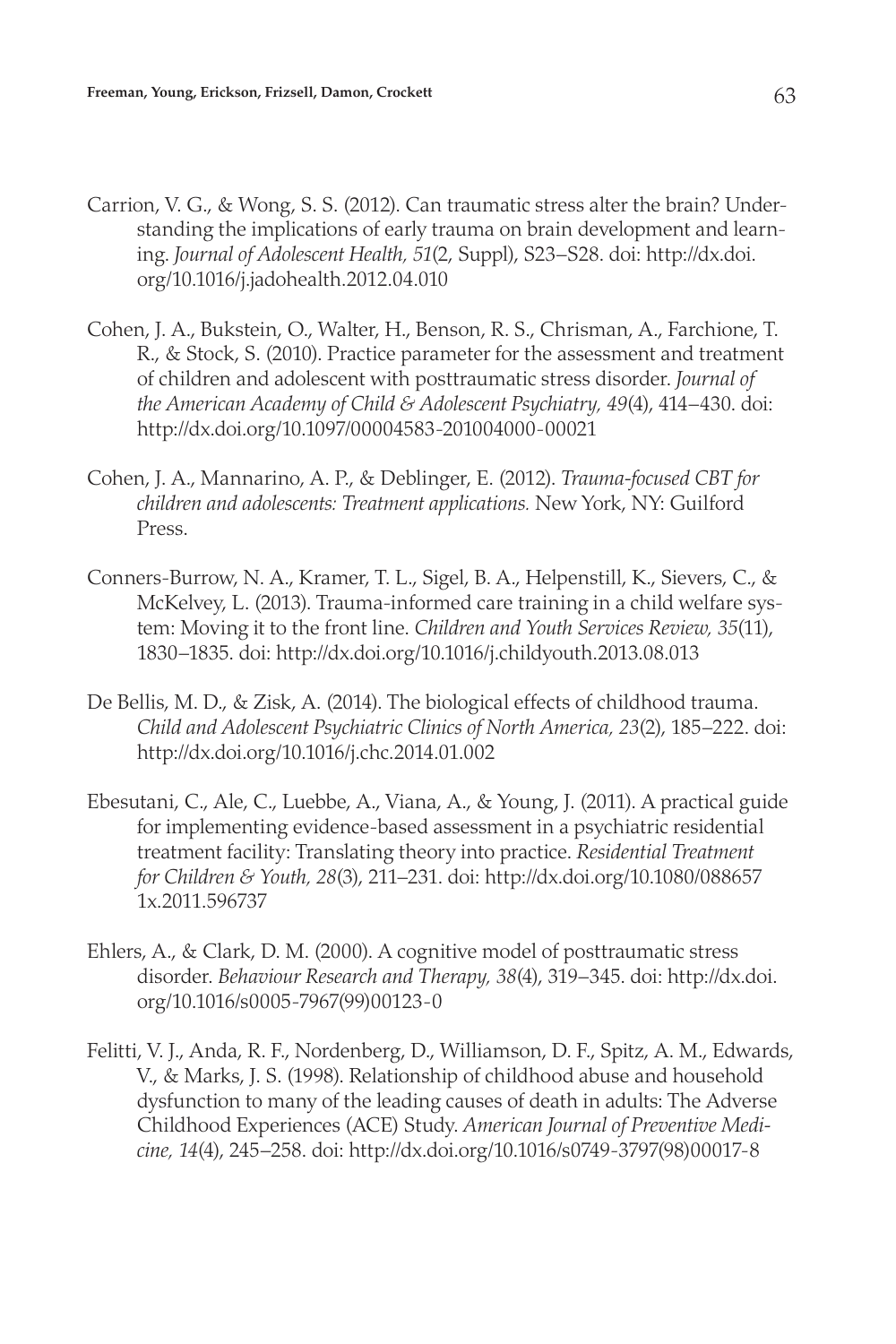- Finkelhor, D., Turner, H., Ormrod, R., & Hamby, S. L. (2009). Violence, abuse, and crime exposure in a national sample of children and youth. *Pediatrics, 124*(5), 1411–1423. doi: http://dx.doi.org/10.1542/peds.2009-0467
- Gonzalez-Prendes, A. A., & Resko, S. M. (2012). Cognitive-behavioral theory. In S. R. J. Brandell (Ed.), Trauma: Contemporary directions in theory, practice, and research. SAGE Publications. doi: http://dx.doi. org/10.4135/9781452230597
- Harr, C. R., Horn-Johnson, T. C., Williams, N. J., Jones, M., & Riley, K. (2013). Personal trauma and risk behaviors among youth entering residential treatment. *Child & Adolescent Social Work Journal, 30*(5), 383–398. doi: http:// dx.doi.org/10.1007/s10560-013-0297-1
- Hodges, M., Godbout, N., Briere, J., Lanktree, C., Gilbert, A., & Kletzka, N. T. (2013). Cumulative trauma and symptom complexity in children: A path analysis. *Child Abuse & Neglect, 37*(11), 891–898. doi: http://dx.doi. org/10.1016/j.chiabu.2013.04.001
- Kisiel, C., Conradi, L., Fehrenbach, T., Torgersen, E., & Briggs, E. C. (2014). Assessing the effects of trauma in children and adolescents in practice settings. *Child and Adolescent Psychiatric Clinics of North America, 23*(2), 223– 242. doi: http://dx.doi.org/10.1016/j.chc.2013.12.007
- Leenarts, L. E. W., Vermeiren, R. R. J. M., van de Ven, P. M., Lodewijks, H. P. B., Doreleijers, T. A. H., & Lindauer, R. J. L. (2013). Relationships between interpersonal trauma, symptoms of posttraumatic stress disorder, and other mental health problems in girls in compulsory residential care. *Journal of Traumatic Stress, 26*(4), 526–529. doi: http://dx.doi.org/10.1002/jts.21831
- Merikangas, K. R., He, J. P., Burstein, M., Swanson, S. A., Avenevoli, S., Cui, L., & Swendsen, J. (2010). Lifetime prevalence of mental disorders in U.S. adolescents: Results from the National Comorbidity Survey Replication— Adolescent Supplement (NCS-A). *Journal of the American Academy of Child & Adolescent Psychiatry, 49*(10), 980–989. doi: S0890-8567(10)00476-4 [pii] 10.1016/j.jaac.2010.05.017
- Mohr, W. K., Mahon, M. M., & Noone, M. J. (1998). A restraint on restraints: The need to reconsider the use of restrictive interventions. Archives of Psychiatric Nursing, 12(2), 95–106. doi: S0883-9417(98)80059-9 [pii]